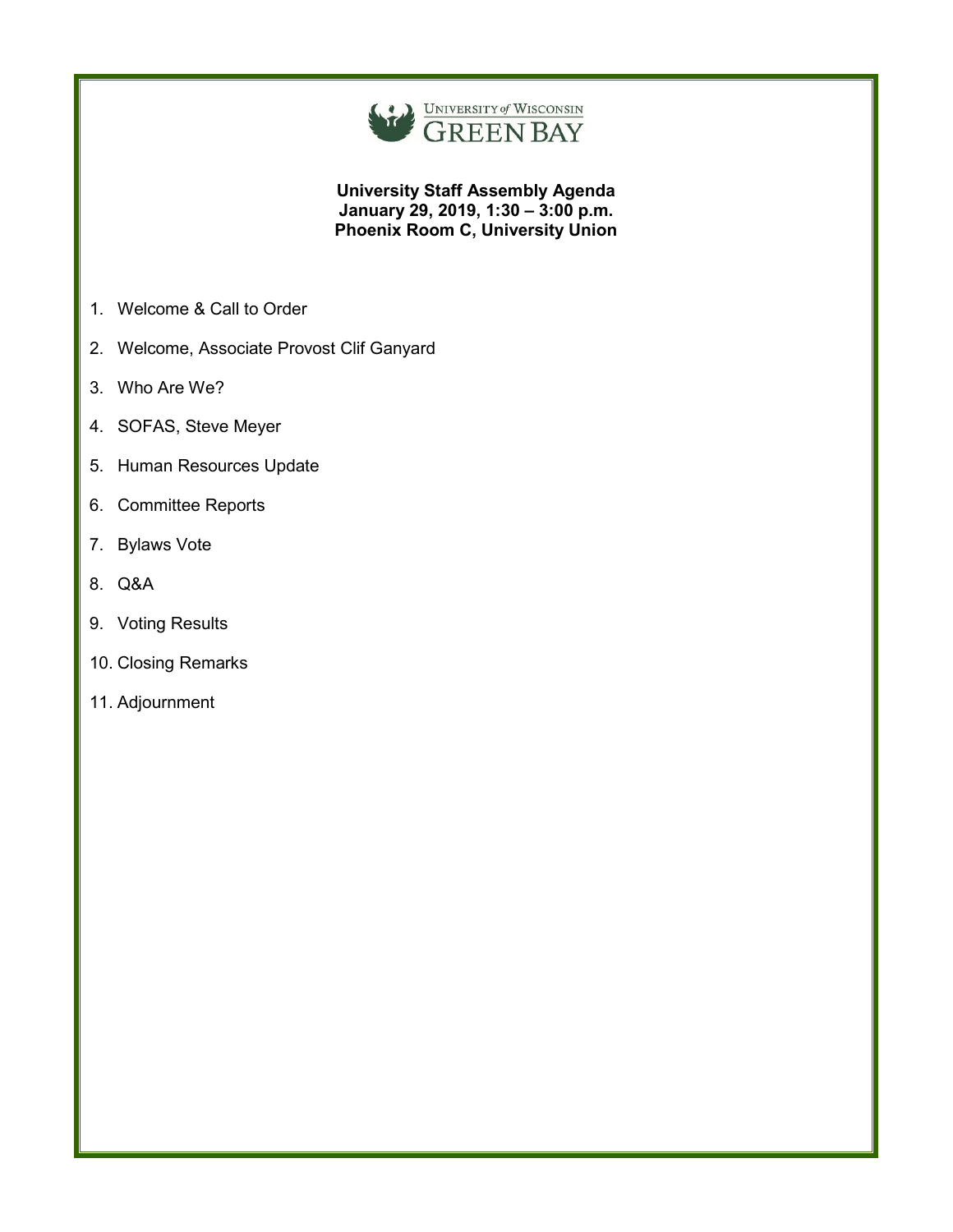# **University Staff Committees, Campus Joint Governance & Campus Appointive Committee & Working Group Reps 2018-19**

| <b>University Staff Committee</b> |                               |                        |
|-----------------------------------|-------------------------------|------------------------|
| Julie Flenz                       | Human Resources Liaison       | Ex-officio, non-voting |
| <b>Holly Keener</b>               | Secretary                     | 2018-2020              |
| Jayne Kluge                       | <b>USC Member</b>             | 2018-2020              |
| Kim Mezger                        | Vice Chair                    | 2018-2020              |
| Theresa Mullen                    | <b>USC Member</b>             | 2018-2020              |
| <b>April Peissig</b>              | USC Member - Manitowoc        | 2018-2019              |
| Monika Pynaker                    | <b>USC Member</b>             | 2017-2019              |
| Brian Rabideau                    | USC Member - Marinette        | 2018-2019              |
| <b>TBD</b>                        | <b>USC Member - Sheboygan</b> | 2018-2019              |
| Jan Snyder                        | <b>Chair</b>                  | 2017-2019              |
| <b>Tracy Van Erem</b>             | Treasurer                     | 2017-2019              |

| <b>Election Committee</b> |              |           |  |
|---------------------------|--------------|-----------|--|
| <b>Holly Keener</b>       | <b>Chair</b> | 2018-2020 |  |
| Anna Maier                | EC Member    | 2017-2019 |  |
| John McMillion            | EC Member    | 2018-2020 |  |

| <b>Personnel Committee</b> |                         |                                          |  |
|----------------------------|-------------------------|------------------------------------------|--|
| Denise Baeten              | PC Member               | 2018-2020                                |  |
| <b>Brenda Beck</b>         | PC Member               | 2017-2019                                |  |
| Jenny Charapata            | PC Member               | 2017-2018-2019 (replacement for Nathan   |  |
|                            |                         | Carlton's term & then Kathy Reissmann's) |  |
| <b>Christopher Paquet</b>  | Human Resources Liaison | Ex-officio, non-voting                   |  |
| John McMillion             | <b>Chair</b>            | 2018-2020                                |  |
| Pang Yang                  | PC Member               | 2018-2020                                |  |

| <b>Professional Development Committee</b> |                   |           |
|-------------------------------------------|-------------------|-----------|
| Julie Flenz                               | <b>PDC Member</b> | 2017-2019 |
| Dolly Jackson                             | <b>PDC Member</b> | 2018-2020 |
| Sarah (Pratt) Locke                       | PDC Member        | 2017-2019 |
| Teri Ternes                               | <b>Chair</b>      | 2018-2020 |
| <b>TBD (replace Crystal)</b>              | <b>PDC Member</b> | 2018-2020 |

| <b>UW System University Staff Representative</b> |           |  |
|--------------------------------------------------|-----------|--|
| Ron Kottnitz                                     | 2017-2019 |  |
| Teri Ternes, back-up                             | 2018-2020 |  |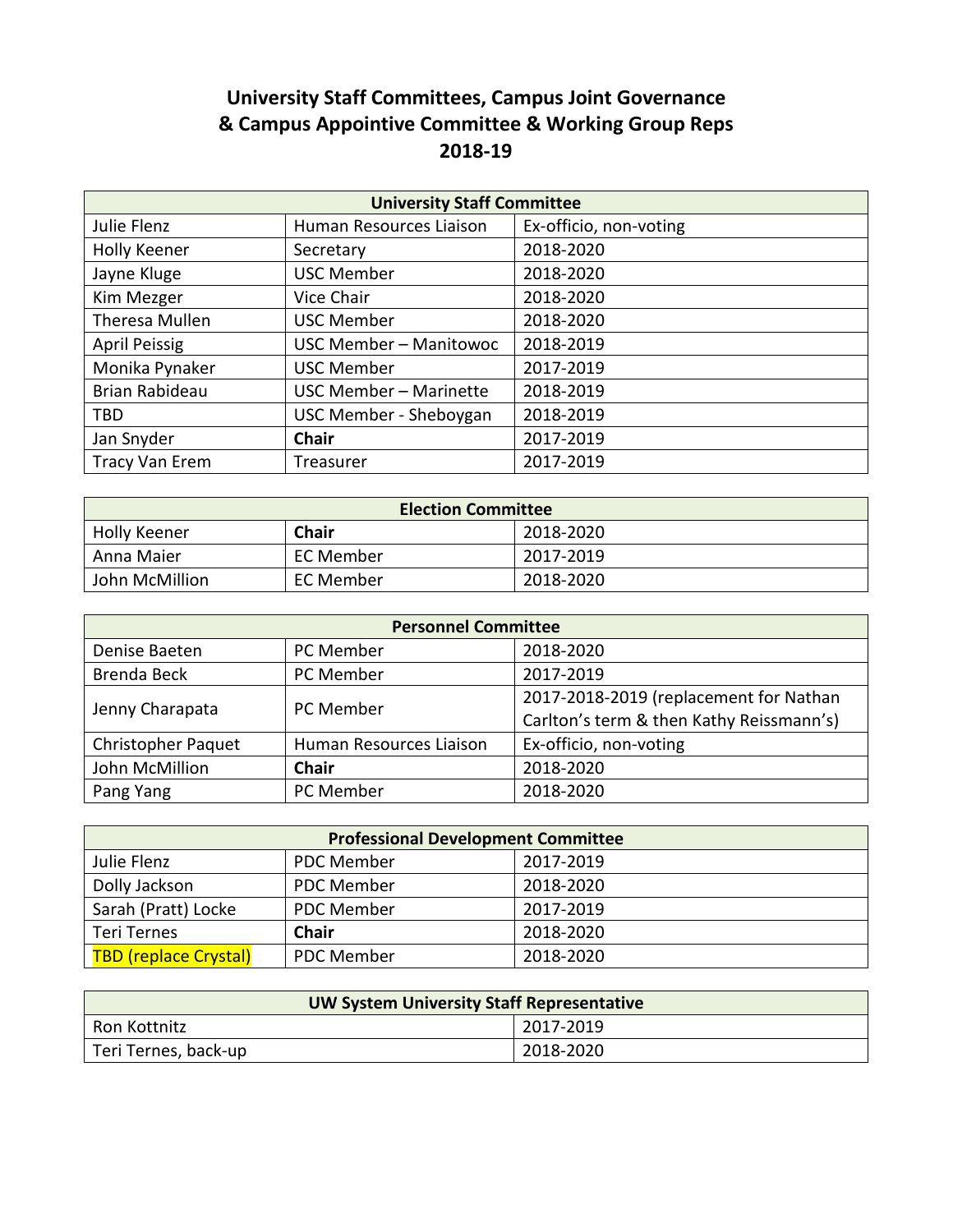| <b>Bylaws Restructuring Committee</b> |                         |  |
|---------------------------------------|-------------------------|--|
| Jenny Charapata                       | UW-Green Bay            |  |
| Holly Keener, SOFAS Liaison           | <b>UW-Green Bay</b>     |  |
| <b>April Peissig</b>                  | <b>Manitowoc Campus</b> |  |
| Brian Rabideau                        | <b>Marinette Campus</b> |  |
| Kay Sbarbaro                          | Sheboygan Campus        |  |
| Jan Snyder                            | <b>UW-Green Bay</b>     |  |
| <b>Teri Ternes</b>                    | <b>UW-Green Bay</b>     |  |
| Amanda Wildenberg                     | <b>UW-Green Bay</b>     |  |

| <b>Joint Governance Committees</b>                    |                                   |             |  |
|-------------------------------------------------------|-----------------------------------|-------------|--|
| <b>Committee</b>                                      | Rep                               | <b>Term</b> |  |
| Awards & Recognition Committee (appointed)            | Monika Pynaker                    | 2018-19     |  |
|                                                       | Jenny Charapata                   | 2018-21     |  |
|                                                       | Kim Mezger                        | 2017-20     |  |
| Committee on Workload and Compensation<br>(appointed) | Lisa Schmelzer                    | 2016-19     |  |
|                                                       | Liaison to USC, non-voting (leave | 2018-19     |  |
|                                                       | open)                             |             |  |

| <b>Campus Appointive Committees &amp; Working Groups</b>    |                                |             |  |
|-------------------------------------------------------------|--------------------------------|-------------|--|
| <b>Committee</b>                                            | Rep                            | <b>Term</b> |  |
| Chancellor's Council on Diversity & Inclusive<br>Excellence | <b>Theresa Mullen</b>          | <b>NA</b>   |  |
|                                                             | Jenna Hunt                     | 2016-19     |  |
| Committee on Disability Issues                              | Theresa Mullen, ex-officio     | NA.         |  |
| Health & Safety Committee                                   | Kathleen Jurecki               | 2018-20     |  |
|                                                             | <b>Kurt Nimmer</b>             | 2017-19     |  |
| Master Plan Advisory Committee                              | <b>Holly Keener</b>            |             |  |
|                                                             | <b>Fred Kennerhed</b>          | <b>NA</b>   |  |
|                                                             | Kim Mezger                     |             |  |
| <b>Strategic Budgeting Committee</b>                        | Monika Pynaker                 | <b>NA</b>   |  |
|                                                             | Kevin Boerschinger (alternate) |             |  |
| <b>Wellness Committee</b>                                   | Lisa Schmelzer                 | 2016-19     |  |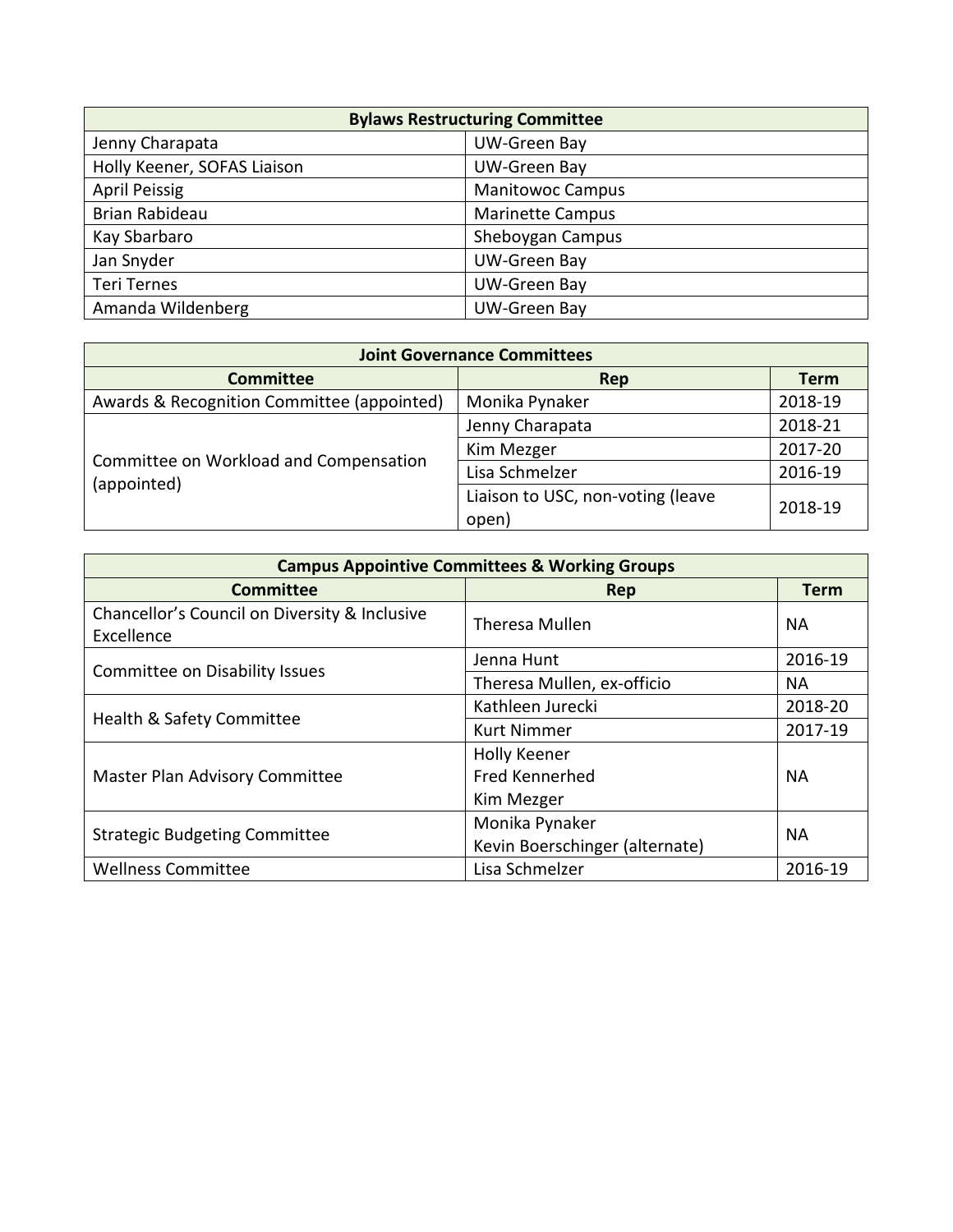## **University Staff Assembly 2019 Committee Updates**

## **UNIVERSITY STAFF GOVERNANCE COMMITTEES**

### **University Staff Committee 2018-19 to Date**

**Committee Members:** Jan Snyder, Chair; Kim Mezger, Vice Chair; Holly Keener, Secretary; Tracy Van Erem, Treasurer; Jayne Kluge, Theresa Mullen, April Peissig, Monika Pynaker, Brian Rabideau; Julie Flenz, HR Liaison.

**Terms:** Membership terms begin on July 1, coinciding with the start of the campus fiscal year. They are 2 years in duration and are staggered for continuity (i.e. some members' terms are currently 2017-19, some are 2018- 20).

**Meetings:** We meet the 3rd Thursday of each month August through June from 10:00-11:30 a.m. The June meeting is an informal time of transition, where we thank outgoing members and welcome incoming members.

## **Primary charge:**

- Recommend and actively participate in the development of campus policies and practices, which are in the best interest of the university staff at-large and consistent with the goals and mission of the University.
- Serve as liaison to faculty, academic staff, and student governance groups.
- Survey needs, review concerns, and identify goals of the university staff.
- Channel information regarding university staff issues between the USC and the Chancellor, other university administrators, or UW System officials.
- Play an ongoing and active role during all stages of the University's strategic planning and budget building process.
- Facilitate the retention of and promote/encourage involvement and leadership in the university staff governance process.

## **2018-19 Activity:**

- Reviewed layoff status notice for 1 university staff member for significant reduction in position (from 100% to 71%) due to grant funding.
- Work continues with representatives from the 3 branch campuses during this 2018-19 transition year, including restructuring the bylaws, which will hopefully be finalized at today's assembly. Beginning with the 2019 terms, all university staff employees from all 4 campuses will be eligible for election to shared governance committees.
- The University Staff Governance website was transitioned to the Kentico platform, and committee meeting agendas and minutes are now being posted there for easier access.
- Discussed and provided feedback and suggestions for the campus revised Mission Statement.
- Submitted names of university staff employees interested in serving on the Provost Search and Screen Committee.
- Confirmed that per our bylaws, upon the USC Chair's retirement (Jan Snyder), the Vice Chair, Kim Mezger, will assume the Chair's responsibilities until the end of Jan's 2017-19 term. Jan's spot on the committee will be filled after the upcoming election for the term beginning in July 2019, and a new chair will be determined by the USC.

*Submitted by Jan Snyder, Chair*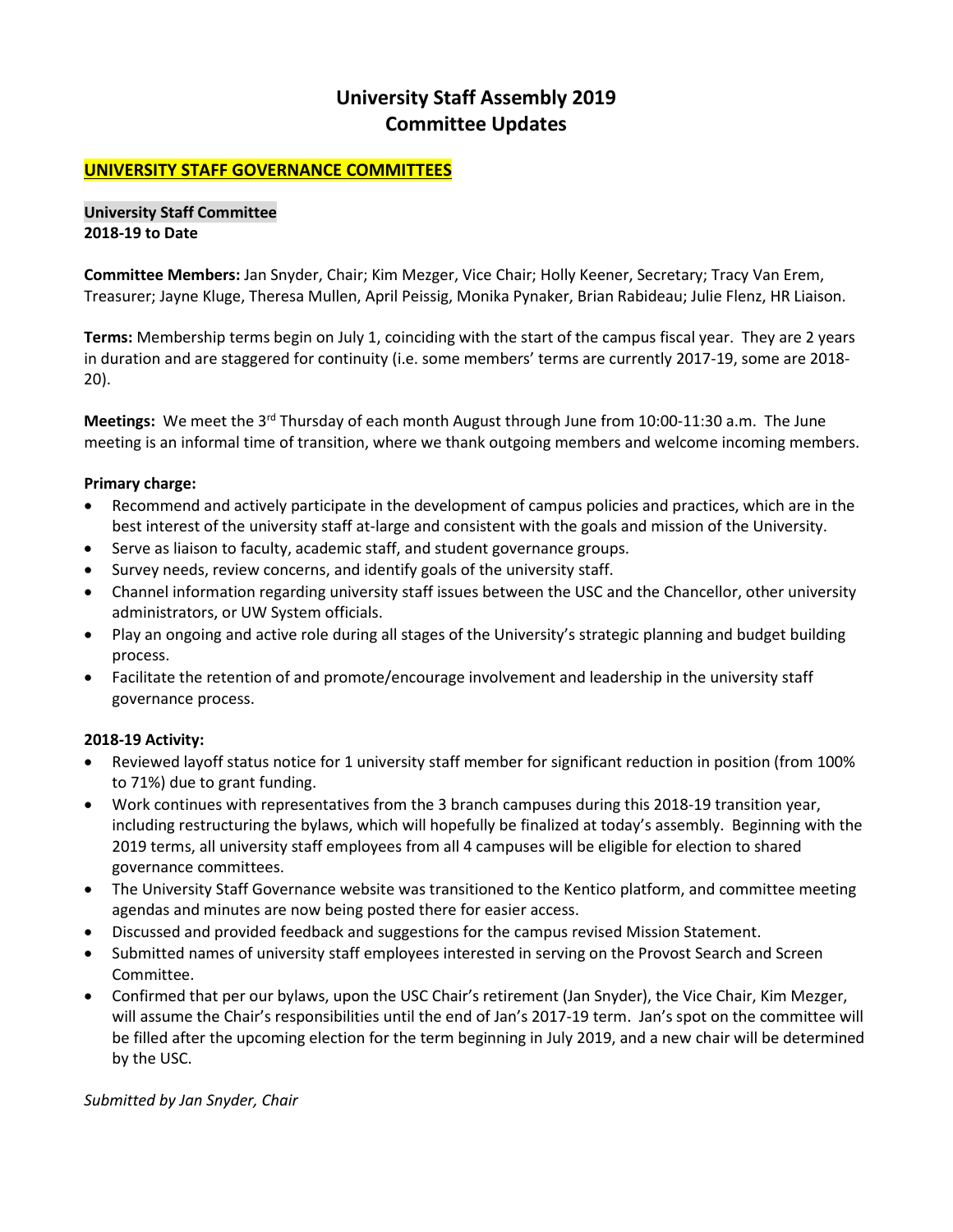## **Election Committee 2018-19 to Date**

**Committee Members:** Holly Keener, Chair; Anna Maier, John McMillion.

**Terms:** Membership terms begin on July 1, coinciding with the start of the campus fiscal year. They are 2 years in duration and are staggered for continuity (i.e. some members' terms are currently 2017-19, some are 2018- 20).

**Meetings:** The committee meets as needed during the year, particularly in late winter to prepare for elections.

**Primary charge:** Prepare for and facilitate the election process each year, and determine recommendations for committee vacancies as they arise.

**2018-19 Updates:** *Given verbally during Assembly.*

*Submitted by Holly Keener, Chair*

## **Personnel Committee 2018-19 to Date**

**Committee Members:** John McMillion, Chair; Denise Baeten, Brenda Beck, Jenny Charapata, Pang Yang; Christopher Paquet, HR Liaison.

**Terms:** Membership terms begin on July 1, coinciding with the start of the campus fiscal year. They are 2 years in duration and are staggered for continuity (i.e. some members' terms are currently 2017-19, some are 2018- 20).

**Meetings:** The committee meets as needed during the year.

## **Primary charge:**

a) To serve as a hearing body and submit findings and recommendations at the request of the Chancellor, Human Resources, and/or budget authority for the following personnel issues:

- i. Complaints
- ii. Grievances
- iii. Position conversions
- iv. Promotion denials
- v. Dismissals for cause
- vi. Terminations

b) To provide procedural information at the request of an employee for any personnel issues listed in section a) above.

c) To review proposed and approved University policy changes that pertain to university staff and submit feedback to the USC as deemed necessary.

d) To undertake related special assignments at the request of the USC.

e) To report the committee's activities to the USC, and to submit an annual report to the Secretary of the Faculty and Staff.

**2018-19 Updates:** We are working with Christopher and Megan in HR to put together a handbook/guidebook on how to handle specific situations that come up with employees. This handbook will be something that will be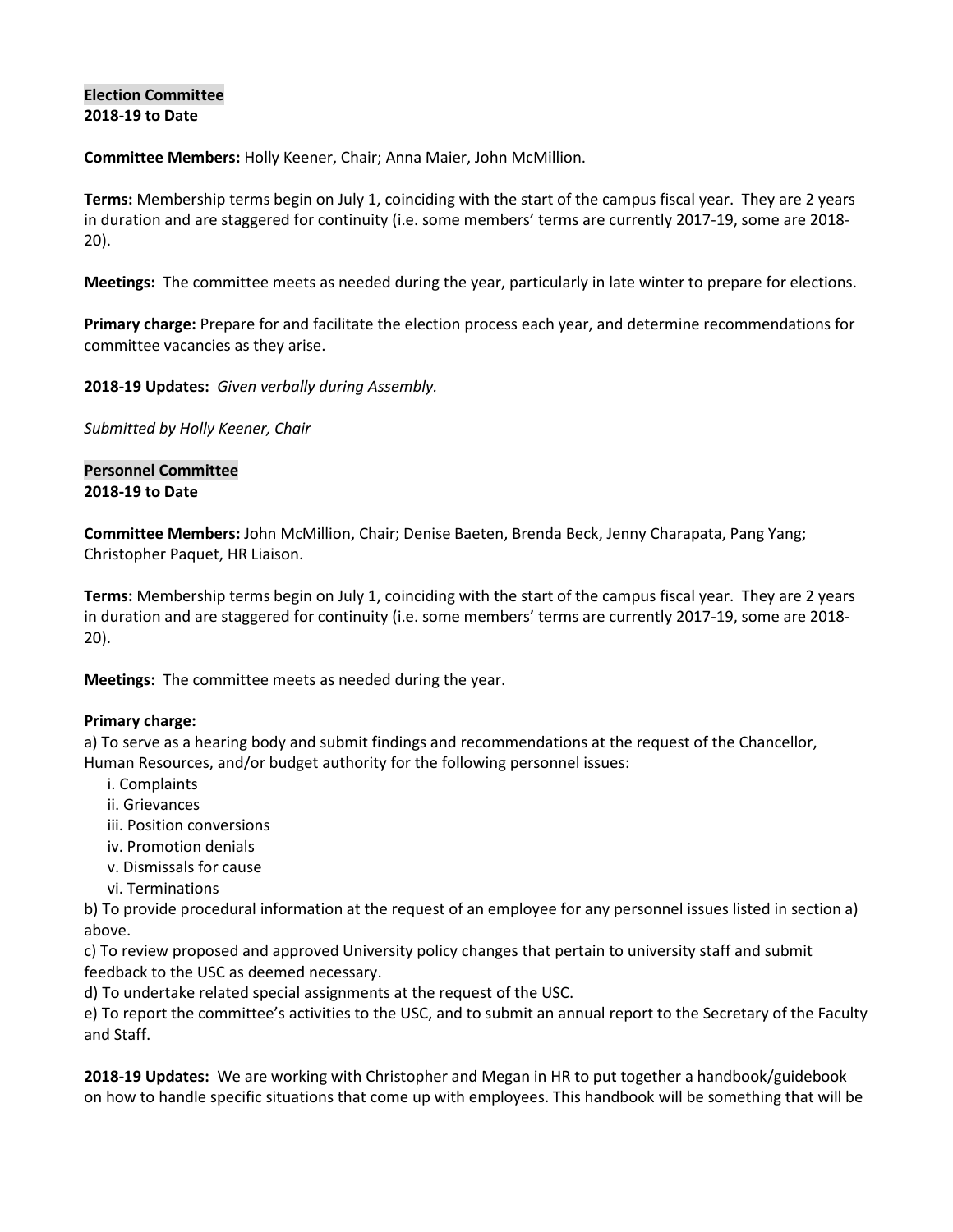handed down from chair to chair. There is no estimated timeframe for the completion of this document, but we are all committed to getting it done.

*Submitted by John McMillion, Chair*

## **Professional Development Committee 2018-19 to Date**

**Committee Members:** Teri Ternes, Chair (2018-2020), Julie Flenz (2017-2019), Dolly Jackson (2018-2020), Sarah Locke (2017-2019), Interim TBD (2019-2020, replace Crystal Williams)

**Terms:** Membership terms begin on July 1, coinciding with the start of the campus fiscal year. They are 2 years in duration and are staggered for continuity (i.e. some members' terms are currently 2017-19, some are 2018- 20).

## **Recap of USPDC charge:**

- Consists of 5 University Staff members elected by University Staff
- Annually surveys University Staff to determine development needs
- Plans programming for conferences and seminars
- Works jointly with Academic Staff Professional Development Program Committee to sponsor professional development events/workshops
- Reviews and approves funding procedures and requests submitted by University Staff

The University Staff Professional Development Committee had a busy and successful year. The committee meets monthly setting plans for our fall conference; more often when necessary. In addition, they meet regularly with the Academic Staff Professional Development Programming Committee to plan joint workshops throughout the academic year. The USPDC is also responsible for planning our winter after hours social. Here is a recap of events this committee is responsible to address:

**Fall Conference:** The Professional Development committee sponsored a successful University Staff Fall Conference 2018 on September 28 at the Tundra Lodge. Plans for 2019 have already started. Save the date: October 18, location TBD. We can always use help with the conference, so let us know if you are interested!

**Professional Development Joint Workshops:** The University Staff Professional Development Committee joined with the Academic Staff Professional Development Program Committee and has sponsored several workshops in the '18-'19 academic year to include: (1) 'Dealing with Disruptions'; (2) Trauma Informed Care I & II. A workshop entitled "Wisconsin Demographics – How the Changes Affect the University Potential" is scheduled for April.

**Social:** The committee would like to encourage all university staff to attend our after-hours winter social scheduled for February 19, 2019, at Mackinaw's Grill & Spirits. It is a great opportunity to enjoy good food, have a few laughs, and rekindle old and new friendships with co-workers. Snacks provided; cash bar.

**Professional Development Funding:** The committee reviews the procedure and funding request amount yearly. The 2018-19 maximum allotment is 50% of the registration fee at a maximum of \$300. The funding request form can be found [https://www.uwgb.edu/university-staff-governance/professional](https://www.uwgb.edu/university-staff-governance/professional-development/professional-development-funding/)[development/professional-development-funding/.](https://www.uwgb.edu/university-staff-governance/professional-development/professional-development-funding/)

I would like to extend a huge 'Thank You' to the individuals who are serving on the USPDC. Terms will be ending for Sarah and Julie in June. I encourage anyone who has an interest in planning professional development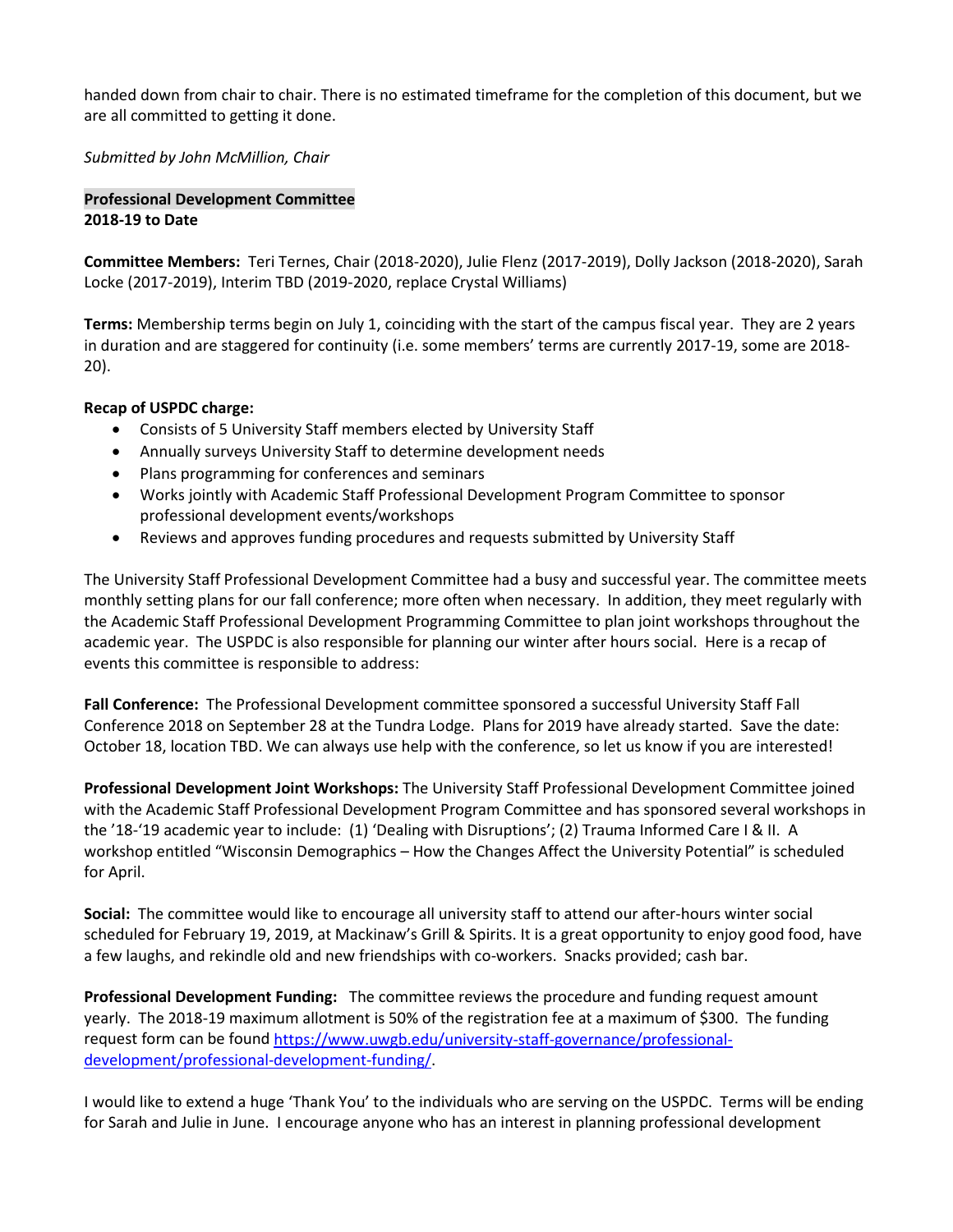events and who is willing to give of their time & talents, while having a little fun along the way, to consider serving on the Professional Development Committee.

*Submitted by Teri Ternes, Chair*

**UW System University Staff Representative 2018-19 to Date**

## **Representative:** Ron Kottnitz

**Terms:** Appointed by the USC. Membership term begins on July 1, coinciding with the start of the campus fiscal year, and it is 2 years in duration.

**Meetings:** Representative attends meetings in Madison three times per semester, and is also invited to Board of Regents monthly meetings (attendance optional).

**2018-19 updates:** The University Staff UW System reps meet six times with reps from the other governance groups in Madison, and once with just our group and system president Ray Cross. During the meetings we got updates from University Staff on what was taking place on individual campus as well as information from System on things going on with a system wide impact. This included the restructuring, title and total compensation study, budget proposals, legislative activity, centralized services, and others. The Meeting with Ray Cross was primarily focused on professional development for University Staff and how it could be improved. All information from these meetings was shared at the USC meetings.

*Submitted by Ron Kottnitz, UWS University Staff Representative*

## **JOINT GOVERNANCE COMMITTEES**

## **Awards & Recognition Committee**

University Staff Representative: Monika Pynaker

The university staff representative typically is the person selected as the previous year's recipient of the University Staff Award for Excellence.

## **Primary charge:**

- Coordinates with the Provost/Vice Chancellor and Chancellor in nominating candidates for awards and recognitions.
- The committee nominates for the following awards: Faculty Award for Excellence in Teaching; Faculty Award for Excellence in Scholarship; Academic Support Award for Excellence; University Award for Excellence in Institutional Development; University Award for Excellence in Community Outreach; University Award for Excellence in Collaborative Achievement; University Staff Award for Excellence.
- The committee advises the Chancellor as to candidates for non-academic awards.

**Updates:** Deadline for submitting nominations for the Founders Association Awards for Excellence is March 8, 2019. For more information regarding the call for nominations and descriptions of the various award categories, please go t[o https://www.uwgb.edu/foundation/founders-association/awards/.](https://www.uwgb.edu/foundation/founders-association/awards/)

*Submitted by Monika Pynaker, Representative*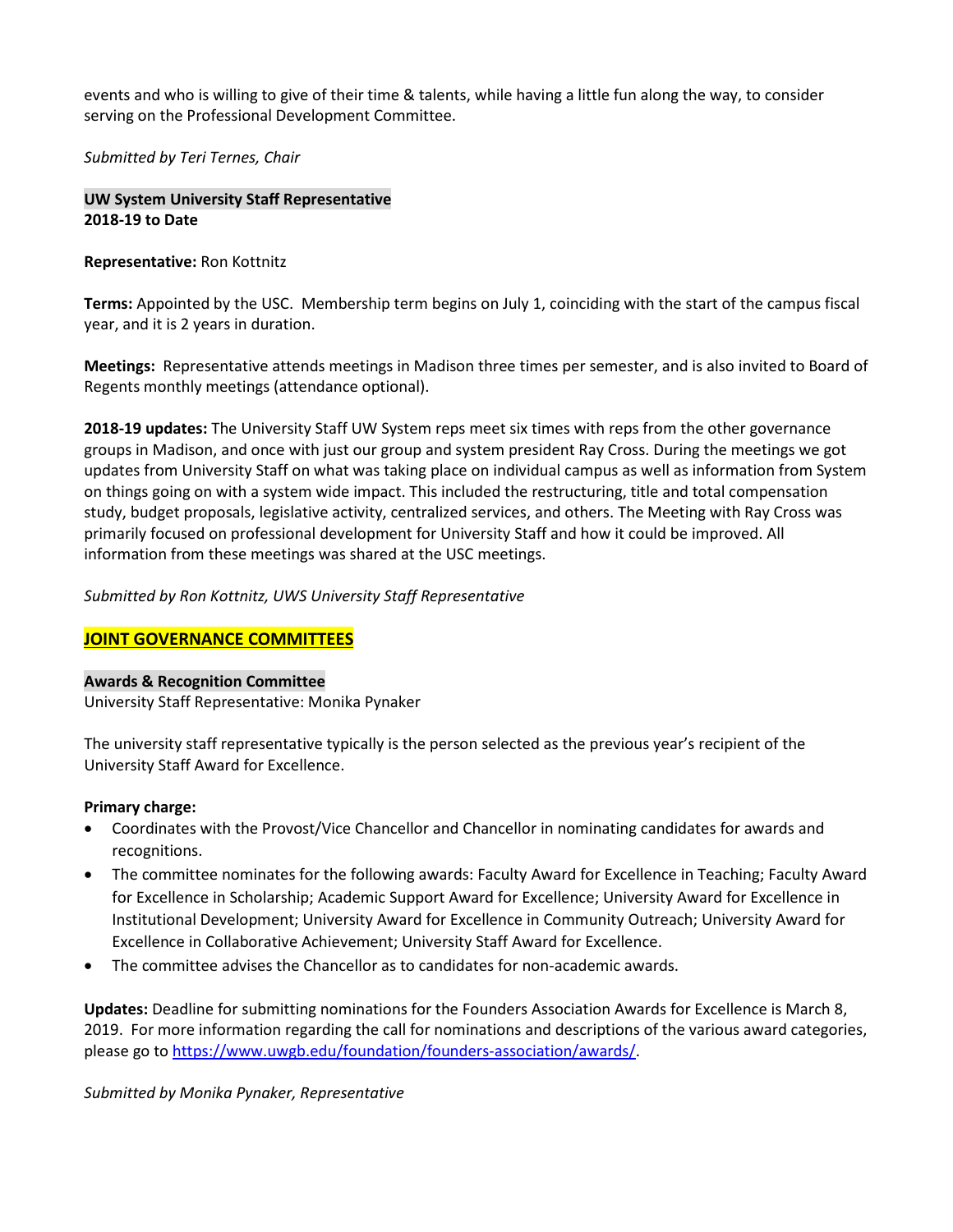## **Committee on Workload and Compensation**

University Staff Representatives: Jenny Charapata, Kim Mezger, Lisa Schmelzer.

### **Primary charge:**

- Identifying the various existing and potential components of workload and forms of compensation for Academic Staff, University Staff, and Faculty,
- Identifying areas of concern and stress among personnel relating to workload and compensation, and
- Formulating options for remedying perceived workload and compensation shortcomings, dysfunctional procedures, or inequities on this campus.

**Note:** A campus project committee was formed by Human Resources, in conjunction with the UWS Title and Total Compensation Study, and its membership is primarily representatives from the Committee on Workload and Compensation. Progress of this study has been shared through HR newsletters, and is available on the UWS [website.](https://www.wisconsin.edu/ohrwd/title-and-total-compensation-study/)

**Updates:** None reported.

## **CAMPUS APPOINTIVE COMMITTEES & WORKING GROUPS**

## **Chancellor's Council on Diversity & Inclusive Excellence**

University Staff Representative: Theresa Mullen

**Purpose:** In the spirit of the University's guiding principle to "support a community devoted to diversity/inclusivity of thought and experience," the Chancellor's Council on Diversity and Inclusive Excellence will provide the Chancellor with advice and recommendations that will promote a learning community that pursues and embraces equity, diversity, and inclusion.

**Updates:** None reported.

### **Committee on Disability Issues**

University Staff Representative: Jenna Hunt; Theresa Mullen, ex-officio

**Primary charge:** The Committee on Disability Issues is responsible for providing information and recommendations relating to the needs and concerns of persons with disabilities. As needed, the Committee also examines existing programs and investigates unmet needs of persons with disabilities.

**Updates:** None reported.

### **Health & Safety Committee**

University Staff Representatives: Kathleen Jurecki, Kurt Nimmer

**Purpose:** The University of Wisconsin-Green Bay Health & Safety Committee is established to advise the Vice Chancellor for Business and Finance on issues relating to the health, safety, and wellness of the university community.

Public Safety completed their security review of each campus. Here are some of the items that will be addressed in the near future:

- Coastal campus policies will be brought up to match UWGB policies including building access;
- they will begin CEO walks on the coastal campuses to match our chancellor walk each year;
- UWGB will take over emergency management in July 2019; because coastal campuses do not have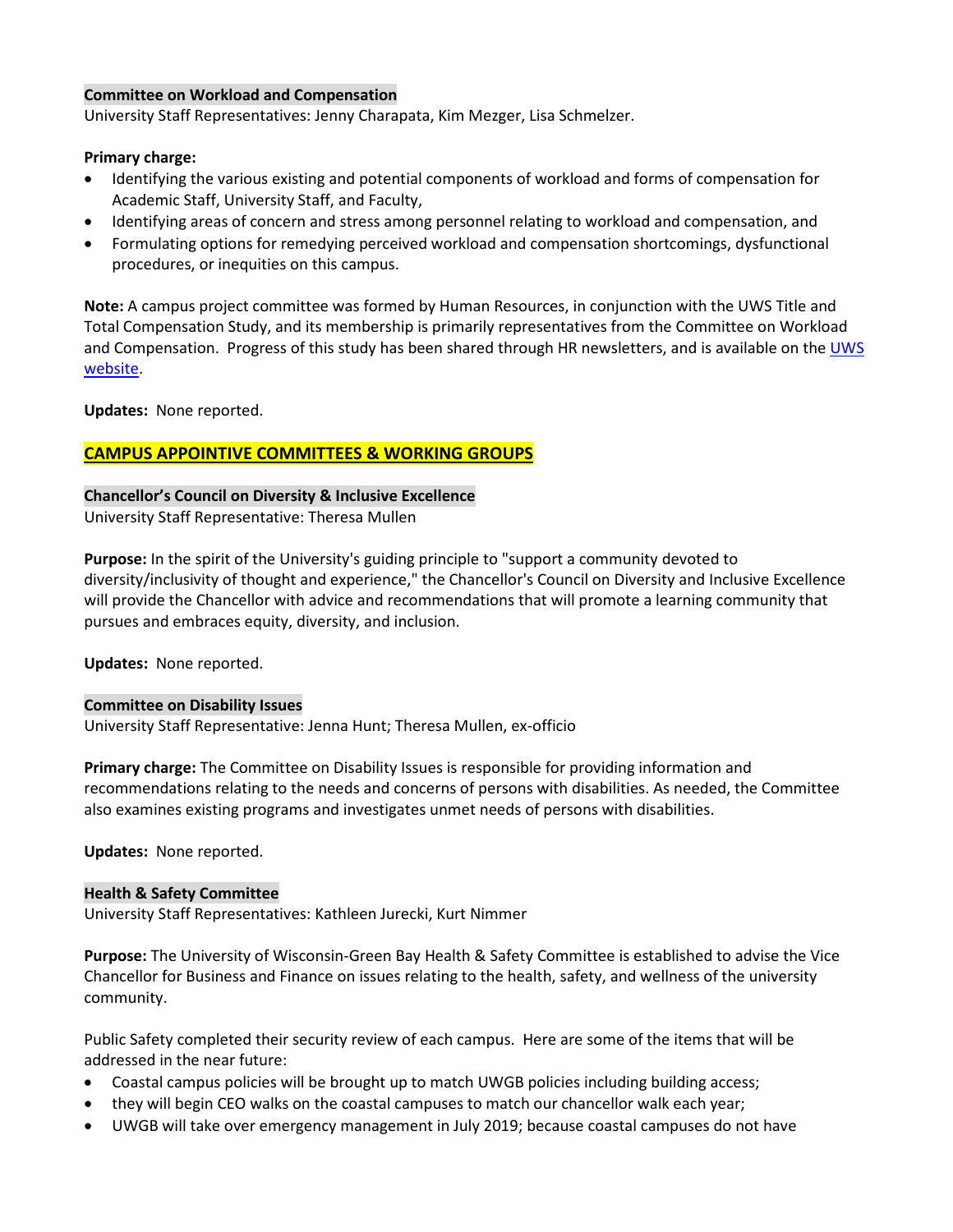police, decisions will need to be made regarding security plans for the campuses;

- campuses will be moved to our GB Alert system which will allow users to sign up for one or more campus locations;
- the committee is looking into adding coastal campus members to the Health & Safety committee;
- Public Safety will be offering their "Dealing with Disruptions" presentation on each campus.

Other items that were addressed at the meeting include:

- Inattentive driving and walking is still a concern around campus. Police will increase enforcement for these violations;
- The hallway in the Union by MESA seems narrow, but it is up to code;
- Roundabouts on Nicolet Drive? This is a city of Green Bay issue;
- Fire Drills most people exited the building quickly. There was one issue with a classroom not leaving;
- Recycled plastic bags can no longer be stored in the hallways due to a flammability issue, they were moved to the loading dock;
- Electronic door locks will continue to be installed on the exterior doors. Facilities was about ¾ done a couple of years ago and then had an issue with the contract and needed additional funds to finish the work;
- Card swipe doors on the STEM building will be controlled by the County;
- Security cameras: Kress added cameras, Union will be adding cameras, Residence Life will be adding cameras to all buildings;
- There may be an issue with the blue security phones on campus. This is a 20-year old system that is failing. Administration and student government will be discussing the future of the blue phones on campus. There really has never been an emergency call on the emergency phones since they have been in service. The only 2 calls on these phones have been when someone couldn't find their cars. These phones are also grouped in with the elevator phone services and are analog systems.
- AED locations were discussed. The Wellness committee for the heart walk has everyone walk past the AEDs. They should continue this practice.
- Smoke free campus discussion was held. The student rep is taking the discussion back to SGA for input.

## *Submitted by Kathleen Jurecki, University Staff Representative*

### **Master Plan Advisory Committee**

University Staff Representatives: Holly Keener, Fred Kennerhed, Kim Mezger

**Purpose:** To collaborate with campus administration as they consider some modifications to the campus Master Plan related to arising opportunities (e.g., STEM Innovation Center, Phoenix Innovation Park, siting of the Viking Long House), as well as long-range capital plans.

**Updates:** No report.

## **Strategic Budgeting Committee**

University Staff Representative: Monika Pynaker (alternate is Kevin Boerschinger)

**Charge summary:** This committee is advisory to the Chancellor and provides leadership in the development and coordination of internal planning processes, including strategic planning and budgeting. The fundamental responsibility of this committee is to ensure that planning occurs in a coordinated, integrated, and timely manner.

**Updates:** UWGB has been working with Huron Consulting on the development of a new budget model. Because of this, the Strategic Budgeting Committee was temporarily paused in mid-November, and brought into the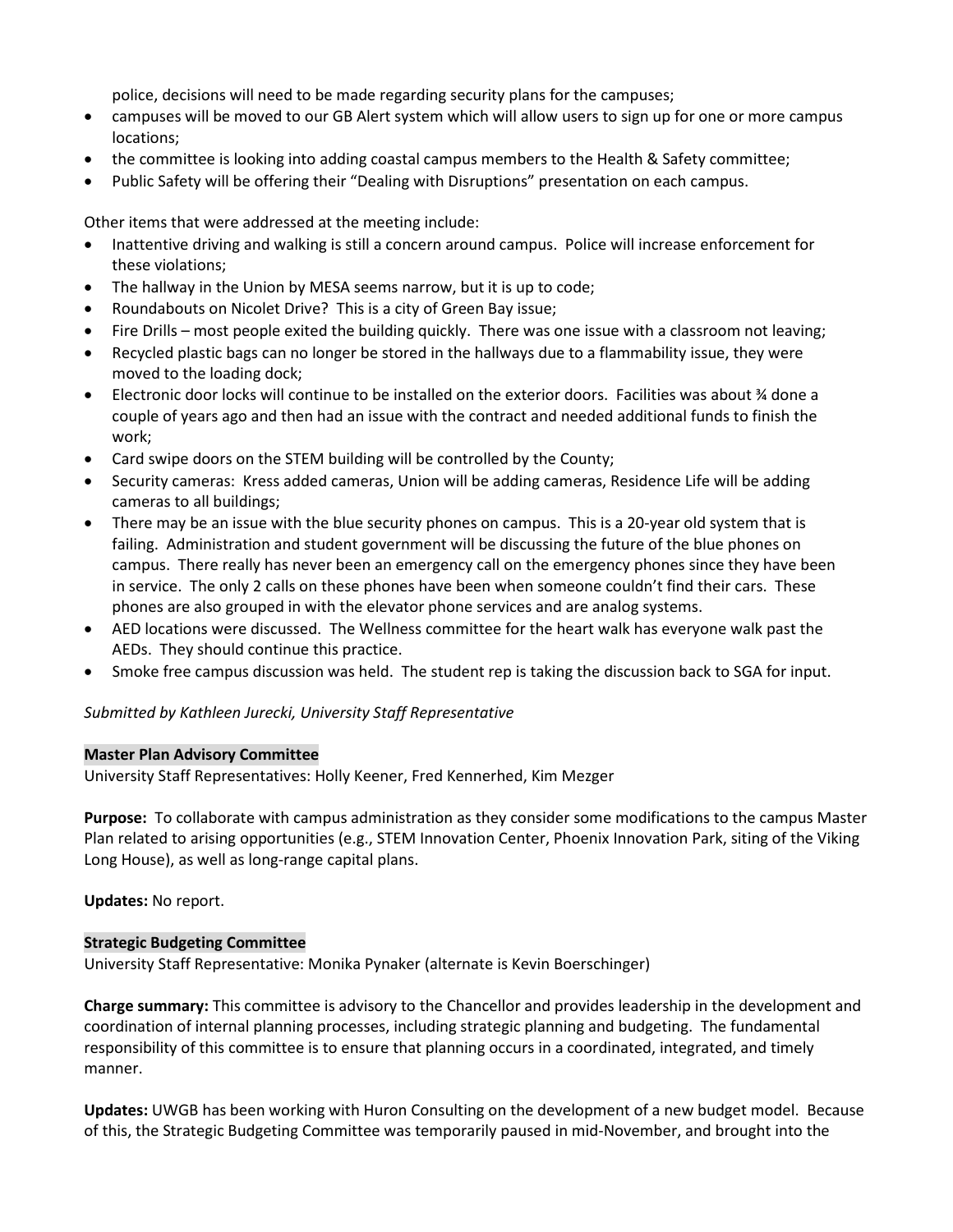Budget Alignment & Development Steering Committee. This committee consists of the divisional leaders of the largest revenue and expense divisions on campus. Together, the membership informs the change from an incentive based budget model to a responsibility-centered one. A RCM (Responsibility Centered Management) budget model mean the revenue-generating units, such as the four colleges, are wholly responsible for managing their revenues and expenditures. Once the model is prepared and a process outlined for the future, the Strategic Budgeting Committee will resume.

## *Submitted by Monika Pynaker, University Staff Representative*

## **Wellness Committee**

University Staff Representative: Lisa Schmelzer

**Purpose:** The Wellness committee is committed to promoting and supporting programs that foster the wellness of the campus community.

- Hosted annual onsite health screening events in April and September 2018
- Hosted an annual Well Wisconsin Flu Shot clinic in October 2018 –
- Booth at the annual Benefits & Wellness Fair in October 2018
- Hosted quarterly lunch 'n learn viewings of StayWell webinars
- Coordinated annual 9/1·1 memorial stair climb event
- Coordinated UW-Green Bay corporate team in the Bellin Run in June 2018, offered \$10 registration fee discount and team t- shirts to employees
- Promote area walks/runs, and other wellness events/activities via our UW-Green Bay HR Connect blog, FaceBook page, and Twitter
- Posted healthy recipes and wellness related articles from StayWell on HR Connect blog weekly.
- Coordinated Winter Break Fitness Challenge; invited all employees to participate; encourage employees to exercise on campus over winter break. Participants are entered in a drawing for small prizes.
- Spring Poker Walk challenge on campus trails, prizes given to top participants
- Offered a free outdoor yoga class during Employee Appreciation Week in May 2018 participants received a gift Coordinated annual Healthy Potluck for employees to share healthy dishes and eat lunch together
- Promoted organic fruits, veggies & eggs available for employees to purchase & delivered to campus.
- Promoted unlimited summer employee access to campus fitness center, and limited employee access during school year on blog, website, Facebook and Twitter.
- Offered 2 free self-defense workshops for employees (workshop cost paid by ETF grant) participants attended and received an incentive gift purchased with ETF grant funds and donation by vendor.
- Offered 5 mindfulness classes to employees
- Offered fitness and workstation items for rotational use by employees resistance bands, pedometers, chair wobble cushions, under-desk pedal exerciser. exercise ball chairs, and kneeling chairs

*Submitted by Lisa Schmelzer, University Staff Representative*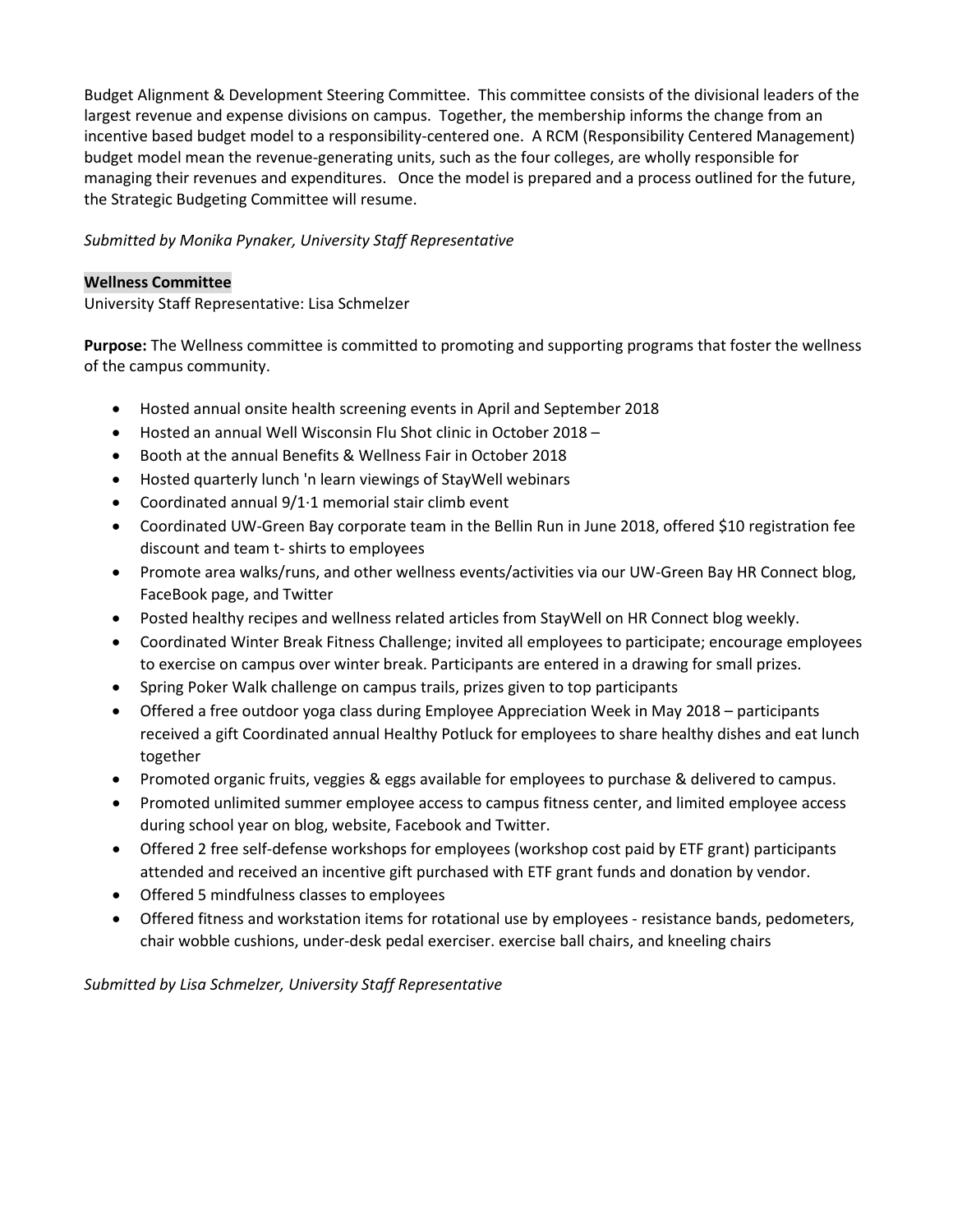## **UNIVERSITY STAFF GOVERNANCE BYLAWS**

*Accepted by the University Staff of the University of Wisconsin-Green Bay 5/15/14 Approved by Chancellor Thomas Harden 6/12/14 Approved by UW System Administration 7/24/14 Revisions approved by the University Staff 4/29/15 Revisions approved by the University Staff 6/23/15 Revisions approved by UWGB Shared Governance 12/14/16*

## **ARTICLE I - UNIVERSITY STAFF GOVERNANCE RIGHTS AND RESPONSIBILITIES**

### **Board of Regents Classified Staff Governance Executive Summary, Resolution 1.2c.:**

Upon the recommendation of the President of the University of Wisconsin System, the Board of Regents approves, effective September 6, 2013, the Regent Policy Document on Classified Staff Governance, which authorizes the classified staff of each UW System institution to structure themselves in such manner as they determine and to select representatives to participate in institutional governance.

### **Policy Statement:**

The Board of Regents is vested with the primary responsibility for governance of the University of Wisconsin System {sec. 36.09(1), Wis. Stats.}. In discharging this responsibility, the Board has an interest in providing classified staff the opportunity to participate in institutional decision-making. Each UW System institution shall:

- 1. Provide its classified staff members, subject to the responsibilities and powers of the board, the president, and the chancellor and faculty of the institution, the opportunity to be active participants in the immediate governance of and policy development for the institution;
- 2. Provide its classified staff members full participation in the formulation and review, and representation in the development, of all policies and procedures concerning classified staff members, including classified staff personnel matters, except where State law preempts UW System policy and
- 3. Provide its classified staff members the right to structure themselves in a manner classified staff members determine, and to select their representatives to participate in institutional governance.

### **ARTICLE II - PREAMBLE**

University staff members of the University of Wisconsin-Green Bay share a professional commitment to excellence through their support of students, academic staff, faculty, administration, and the community as they perform their duties in their respective areas of expertise. It is our mission to promote the professional development and individual career support of University Staff through education, training, mentoring, networking, and communication. We strive to maintain a cohesive partnership with colleagues from all university employee groups in support of the University's mission. In recognition of our commitment and mission, and in order to encourage the participation of University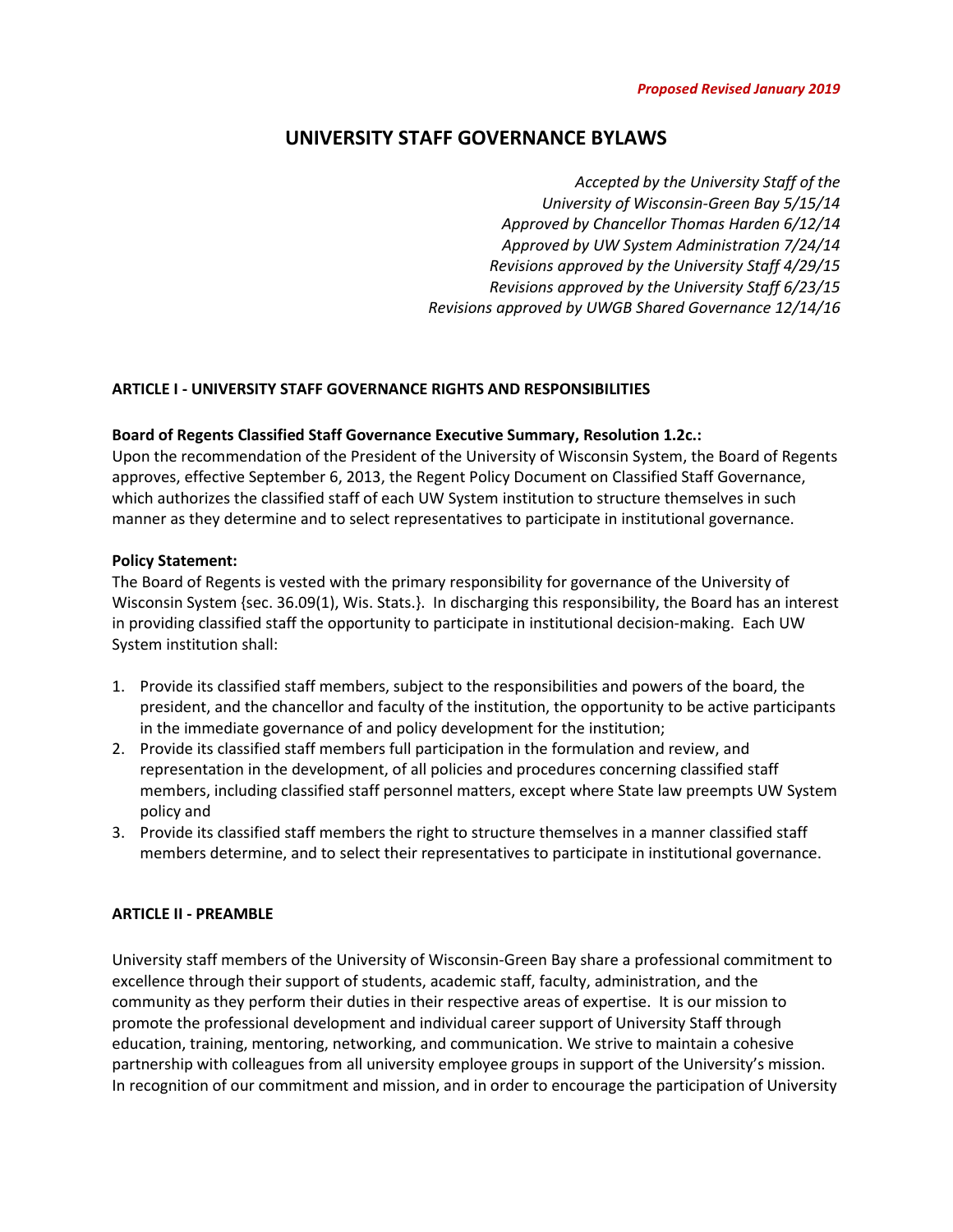Staff members in the activities of the University, we hereby subscribe to the following governance structure.

## **ARTICLE III - UNIVERSITY STAFF COMMITTEE**

## A. **Jurisdiction of the University Staff Committee**

1) The University Staff Committee will represent the university staff in all matters within the jurisdiction of the university staff and will be known as the USC.

2) The USC is authorized to request action by the full university staff.

## B. **Membership of the University Staff Committee**

- 1) Representatives: The USC is comprised of nine eligible university staff members with at least one member from each of the three branch campuses, with staggered three-year terms. Members of the Committee should broadly represent the university staff employee community.
- 2) *Ex officio* Members: In addition, there will be one Human Resources representative *ex officio*, non-voting member, appointed by the Human Resources Director.

## C. **Organization**

- 1) Officer positions of the USC are Chair, Vice Chair, Secretary, and Treasurer. Officers will be elected by USC voting members at the first USC meeting of the University's fiscal year in which former officers' terms have ended.
- 2) In the event of a vacancy in the Chair position, the Vice Chair will assume the Chair position for the remainder of the term of the Chair.
- 3) All other vacancies of USC positions will be filled for the duration of the term by the person receiving the next highest vote in the last election.
- 4) The presiding officer of the USC will be called the Chair. Duties of the Chair include:
	- a. Preparing the agenda for the USC meetings in consultation with USC members.
	- b. Coordinating the formation and operation of all university staff committees and assuring that all matters are brought before the appropriate university staff committees.
	- c. Reporting to the USC the disposition of all university staff governance matters.
	- d. Reporting the results of all university staff elections and distributing the lists of nominees for appointed committees for approval by the USC.
	- e. Serving as the presiding officer at all meetings of the full university staff.
	- f. Submitting a yearly report on the activities of the USC to the Secretary of the Faculty and Staff.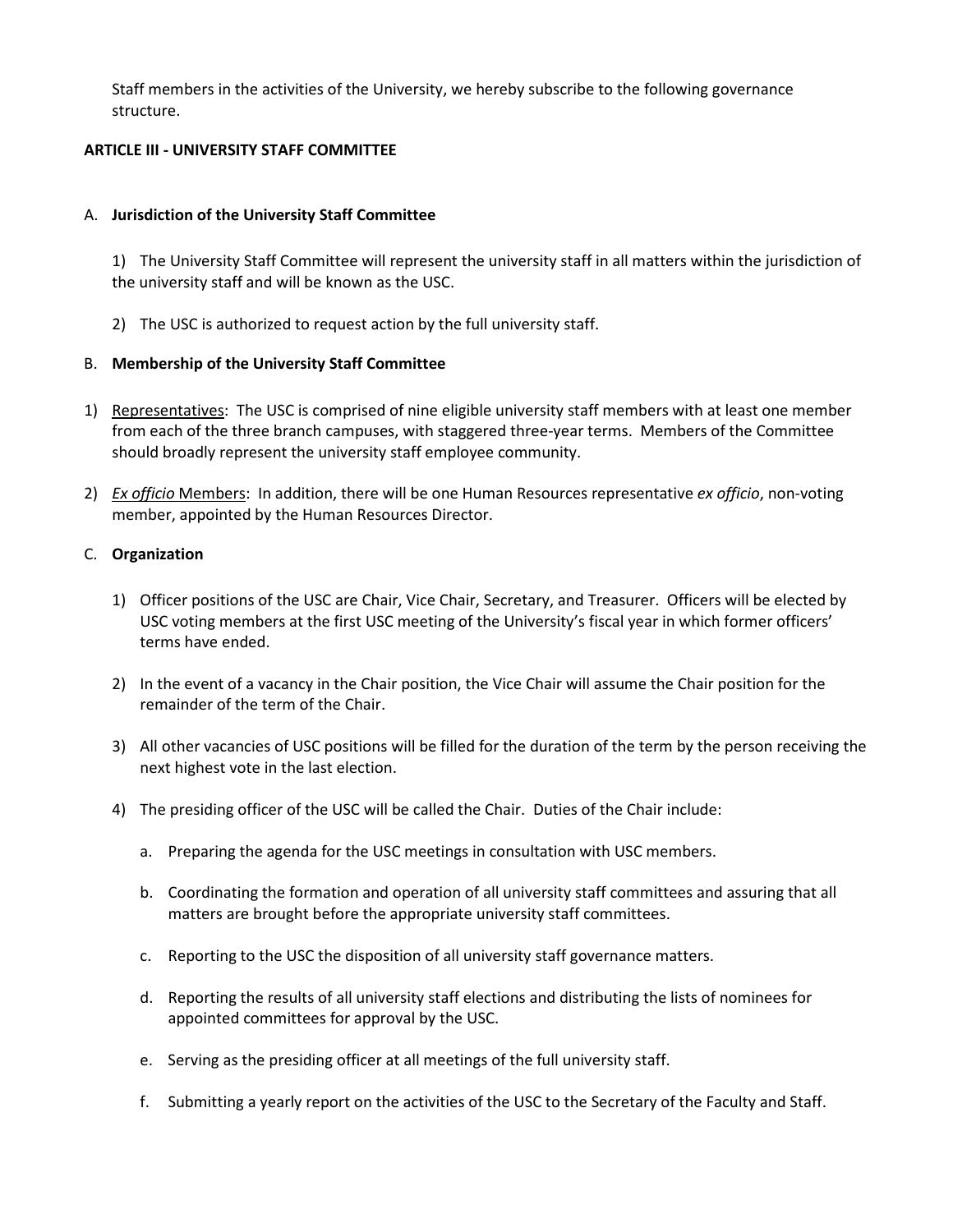- 5) The Vice Chair will be the presiding officer in the absence of the Chair. She/he will assist the Chair with her/his duties.
- 6) The Secretary will take minutes at the USC meetings and oversee their distribution.
- 7) The Treasurer will maintain financial spreadsheets and report the budget status to the USC at monthly meetings. The Treasurer will also submit budget transaction documentation and report to the Provost Office as requested.
- 8) The USC will determine its own organization in further respects, and if necessary will create committees whose membership need not be limited to USC members, adopting procedural rules for the conduct of its business.

## D. **Responsibilities**

- 1) To promote and provide professional development and individual career support to university staff through education, training, mentoring, networking, and communication.
- 2) To recommend and actively participate in the development of campus policies and practices, which are in the best interest of the university staff at-large and consistent with the goals and mission of the University.
- 3) To appoint and/or recommend university staff members for shared governance and university committee service.
- 4) To approve the creation of shared governance committees in conjunction with the faculty and academic staff executive governance bodies.
- 5) To serve as the liaison to faculty, academic staff, and student governance groups.
- 6) To survey needs, review concerns, and identify goals of the university staff.
- 7) To call general and special meetings of the university staff, and/or call for special email ballot voting as deemed necessary, including responding to written petition of ten percent of the eligible university staff concerning USC action.
- 8) To channel information regarding university staff issues between the USC and the Chancellor, other university administrators, or UW System officials.
- 9) To receive resignations from university staff governance committee members and notify the Election Committee of vacancies.
- 10) To establish and assign responsibilities for project committees, subcommittees, and task forces to address university staff issues as needed.
- 11) To annually review the University Staff Governance Bylaws and the policy guidelines affecting elected and appointive university staff committees, recommending revisions as needed.
- 12) To receive reports on the conduct of business from each university staff elective and appointive committee on a regular and consistent basis.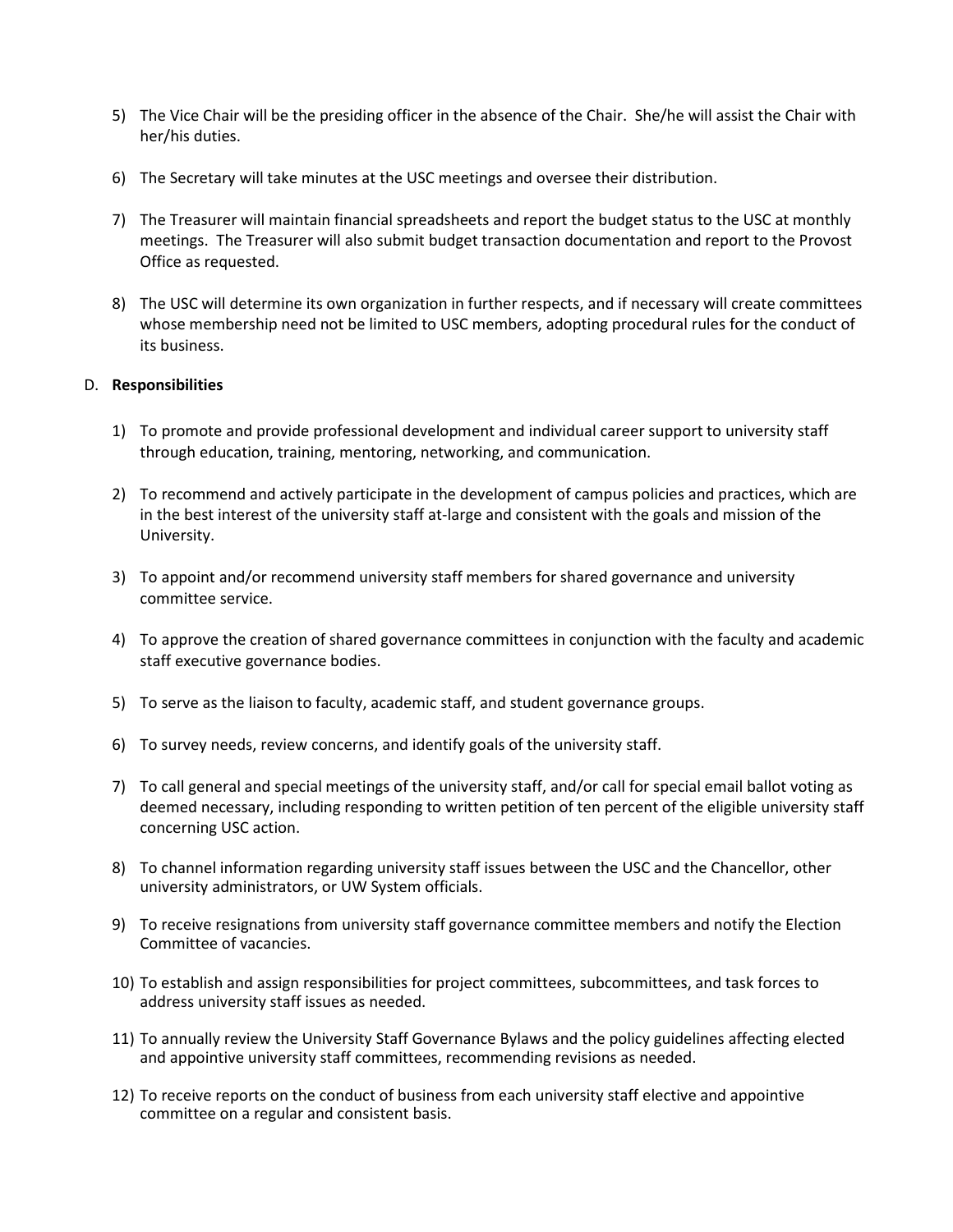- 13) To communicate with the university staff on the conduct of its business on a regular and consistent basis, including calling meetings of the full university staff and/or initiating special email ballot votes when necessary.
- 14) To elect the University Staff Representative to the UW System and ensure that UW-Green Bay University Staff issues are brought to the attention of other representatives, as appropriate.
- 15) To play an ongoing and active role during all stages of the University's strategic planning and budget building process.
- 16) To participate in the selection and annual performance evaluation process for the Secretary of the Faculty and Staff and University administrators, as requested.
- 17) **To facilitate the retention of and promote/encourage involvement and leadership in the university staff governance process.**

### E. **Election of University Staff Committee Members**

All members of the university staff with ongoing appointments of at least 50 percent will be eligible to vote for and represent the university staff at-large as USC members.

### 1) Election Process:

- a. An annual interest survey will be distributed to all persons eligible to serve on the USC by the Election Committee. Persons willing to serve will reply to the Election Committee indicating their desire to have their names added to the election ballot.
- b. The election ballot will be distributed by the Election Committee. The ballot will include at least two nominees when possible for each open USC seat. Voters may vote for as many candidates as there are open USC seats.
- c. When a vacancy occurs, the person receiving the next highest vote in the last election assumes full membership until the expiration of the term. If there are no available candidates, the USC will determine, in consultation with the Election Committee, whether to appoint a replacement or to authorize a special election.
- 2) **Terms of Office: Each USC member will have a term of office of three years. Terms correspond to the University's fiscal year. A member will not serve more than two consecutive terms, and a one-year break is required for anyone serving the maximum term limit.**

### F. **Meetings**

- 1) The USC will meet monthly during the fiscal year or as business dictates.
- 2) Special USC meetings may be called by the Chair or by petition of two or more USC members.
- 3) A simple majority of the elected USC members constitutes a quorum.
- 4) Any member of the University community (employees or students) may be recognized by the Chair to speak on any matter on the agenda.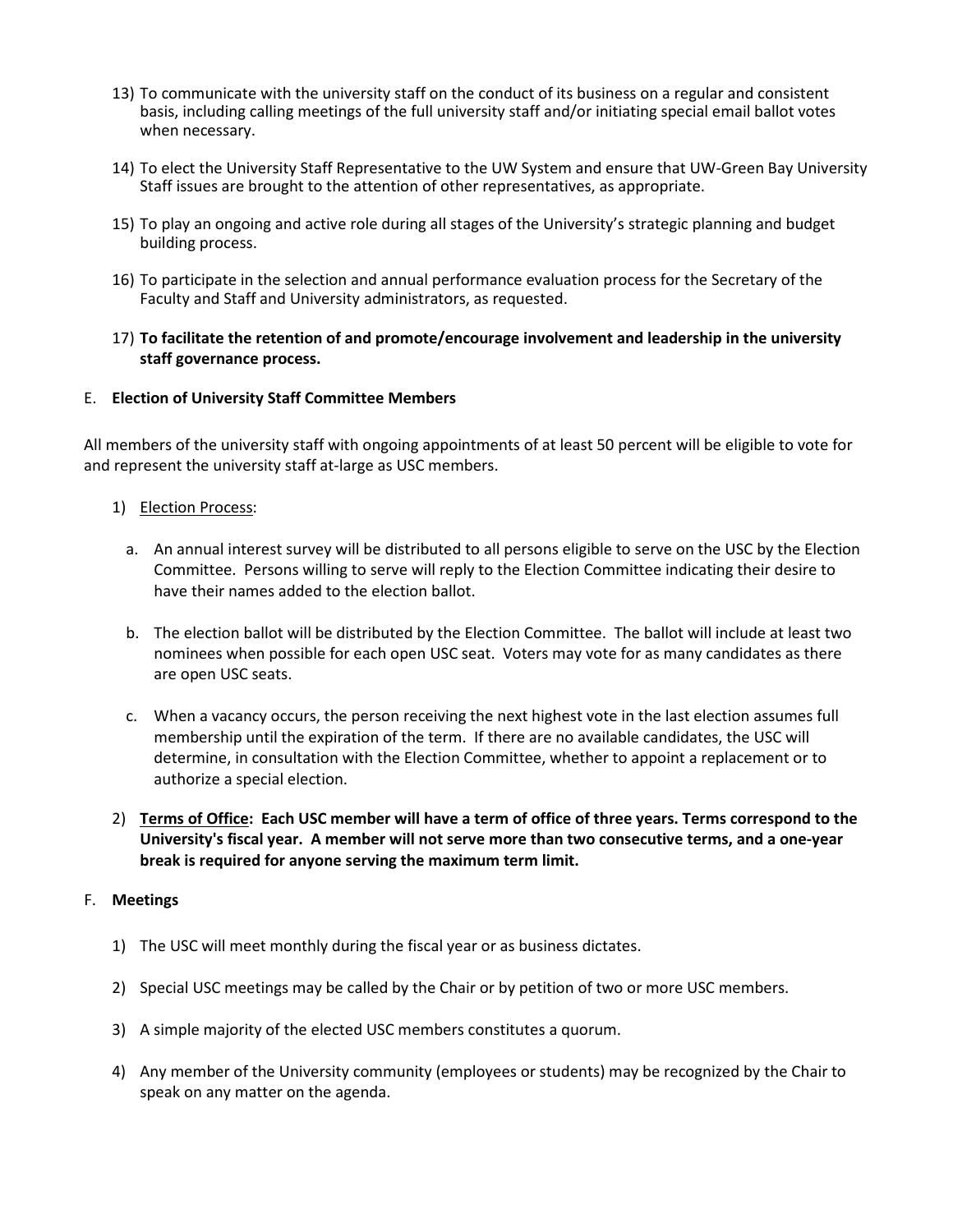- 5) USC members will receive a USC meeting agenda prior to meetings and will have access to summary minutes of the meeting.
- 6) Robert's Rules of Order will be followed at all meetings.
- 7) It is expected that USC members attend all committee meetings either in person or via remote connection unless excused. The USC may remove from the committee any member who has not attended at least 75% of the scheduled meetings during their current term, by a simple majority secret ballot vote. The person receiving the next highest votes in the last election assumes membership until the end of the vacant member's term. If there are no available candidates, the USC shall determine, in consultation with the Election Committee, whether to appoint a replacement or to authorize a special election.

## G. **Full Meetings of the University Staff**

- 1) The USC will call a minimum of one meeting of the full university staff during the university's fiscal year to share information on university staff business conducted since the last full meeting and to hear concerns from the staff at-large.
- 2) A special meeting of the full university staff must be called by the USC Chair in response to a written petition of at least ten percent of eligible university staff. The petition will be sent to the Chair, and requests for agenda items must be submitted to the Chair in writing two weeks in advance of the meeting. The meeting must be held within four weeks of receipt of the petition.
- 3) The Secretary of the Faculty and Staff will be responsible for notification of all full meetings of the university staff and verification of twenty percent of the eligible university staff as a quorum for conducting business.

## **ARTICLE IV - ELECTIVE AND APPOINTIVE COMMITTEES**

## A. **Overview of Committee Structure**

The university staff carries out its governance responsibilities through elective standing committees and shared governance committees. The same membership eligibility, service terms, vacancies, and meeting procedures that apply to the USC also apply to each standing committee.

Officers: The Chair of the USC will appoint a convener to call the first meeting of each committee following elections. The convener will direct the members in the selection of a committee chair. The chair will call meetings as necessary and minutes will be kept. Minutes will be sent to committee members and the Secretary of the Faculty and Staff as required, and updates will be reported to the University Staff Committee for its monthly meetings.

### **B. Election Committee**

1) Membership: The Election Committee will consist of three university staff members, with each member serving a three-year term. All members will be elected at-large.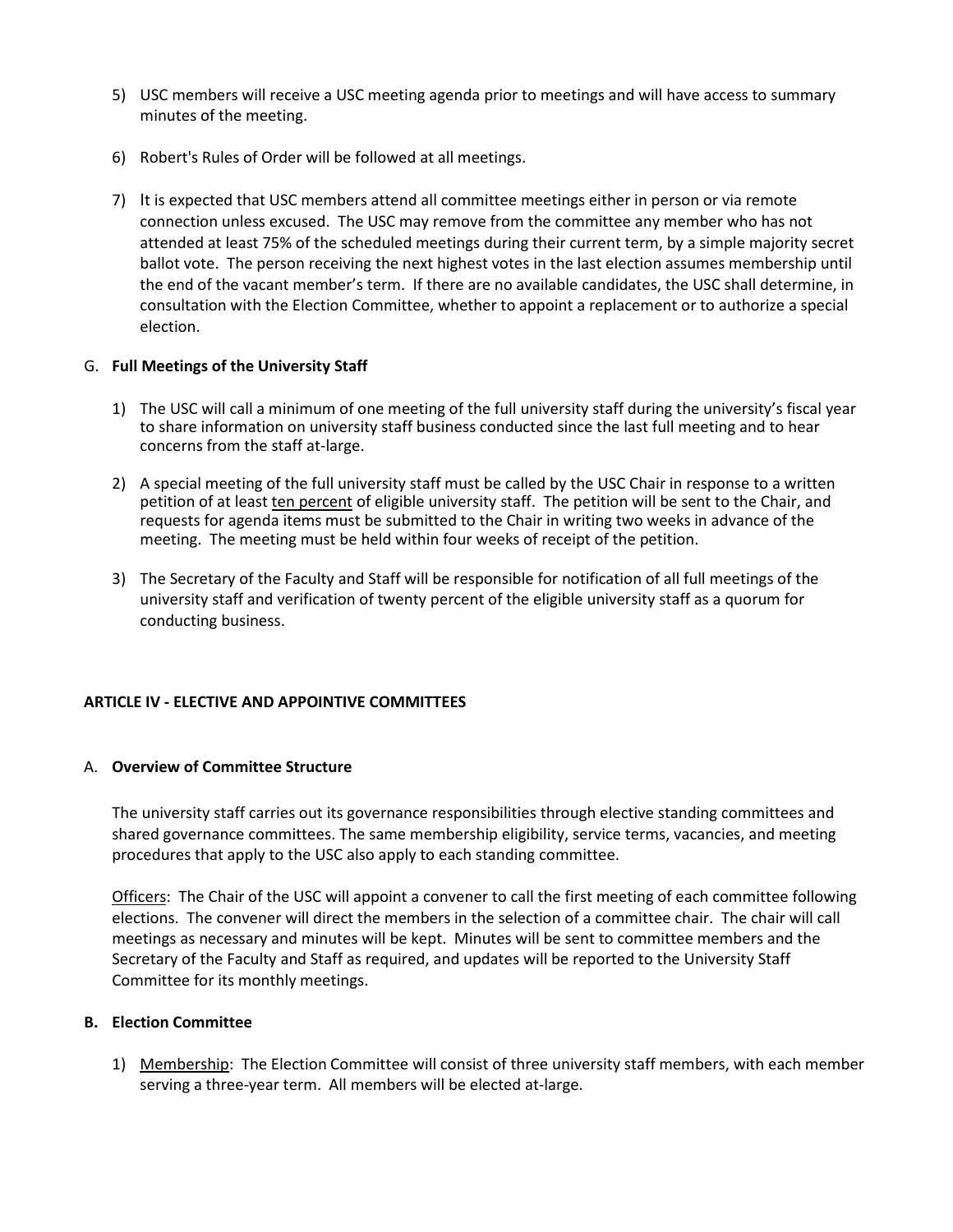## 2) Responsibilities:

- a) To solicit candidates from eligible university staff to serve on elected and shared governance committees via an annual survey.
- b) To prepare ballots for the open positions on the university staff subcommittees in accordance with the membership criteria established for each committee.
- c) To facilitate and oversee the voting process, which includes at least two nominees when possible for each open committee seat.
- d) To recommend candidates for nomination to shared governance committees.
- e) To submit the numerical results of the election and the appointments to shared governance committees to the USC Chair prior to the last USC meeting of the fiscal year.
- f) To consult with the Office of the Secretary of the Faculty and Staff to determine whether vacancies occurring because of resignations or leaves of absence will be filled by appointment or special election.
- g) To report the committee's activities to the USC, and to submit an annual report to the Secretary of the Faculty and Staff.

## C. **Personnel Committee**

- 1) Membership: The University Staff Personnel Committee, hereafter referred to as the Personnel Committee, will consist of five university staff members, each serving a three-year term. All members will be elected at-large. A representative from the Office of Human Resources will serve as an *ex-officio, non-voting* member of the Personnel Committee. An alternate will be selected by the USC to replace any Personnel Committee member who abstains from participation due to conflict of interest in a personnel matter.
- 2) Responsibilities:
	- a) To serve as a hearing body and submit findings and recommendations at the request of the Chancellor, Human Resources, and/or budget authority for the following personnel issues:
		- i. Complaints
		- ii. Grievances
		- iii. Position conversions
		- iv. Promotion denials
		- v. Dismissals for cause
		- vi. Terminations
	- b) To provide procedural information at the request of an employee for any personnel issues listed in section a) above.
	- c) To review proposed and approved University Human Resources policy changes that pertain to university staff and submit feedback to the USC as deemed necessary.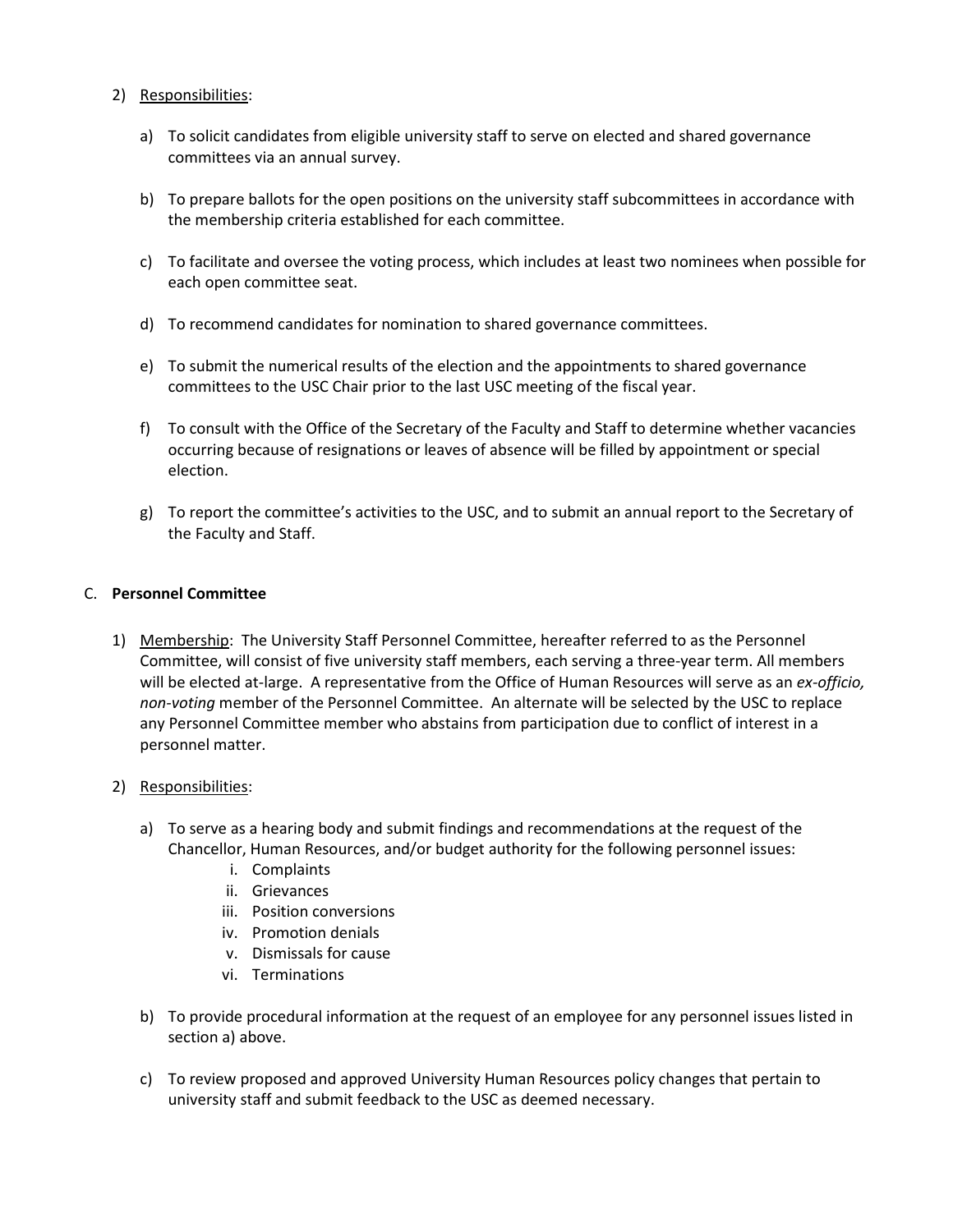- d) To undertake related special assignments at the request of the USC.
- e) To report the committee's activities to the USC, and to submit an annual report to the Secretary of the Faculty and Staff.

### **D. Professional Development Committee**

- 1) Membership: The University Staff Professional Development Committee, hereinafter referred to as the Professional Development Committee, will consist of five university staff members, each serving a threeyear term. All members will be elected at-large.
- 2) Responsibilities:
	- a) To annually survey the university staff to determine professional development needs.
	- b) To review the funding procedure to ensure that it is meeting the needs of the university staff, to present recommendations to the USC on an annual basis for approval, and to notify university staff of the availability of professional development funds.
	- c) To review individual funding requests, make decisions in compliance with UW System budget regulations, and inform applicants of the committee's decision.
	- d) To plan programming for seminars, workshops, and conferences.
	- e) To work with the academic staff to plan programming for joint professional development events.
	- f) To report the committee's activities to the USC, and to submit an annual report to the Secretary of the Faculty and Staff.

### E. **Shared Governance Committees**

Members of the faculty, academic staff, university staff, or administration may propose the creation of shared governance committees. The proposal must specify a charge, or set of responsibilities, and a method of determining membership (including number of members, distribution, terms, and voting rights). The proposal must secure the approval of the Faculty Senate, the Academic Staff Committee, the University Staff Committee, and an appropriate administrator in order to advise or act on behalf of shared governance.

The University Staff Election Committee will submit university staff nomination recommendations to the appropriate University committee chairs based on the yearly university staff preference survey results. When vacancies occur because of resignations or leaves of absence, the University Staff Election Committee Chair will consult with the Secretary of the Faculty and Staff to determine how to replace the appointees.

Refer to th[e Secretary of Faculty and Staff website](http://www.uwgb.edu/sofas/) for the current list of committees, as well as their charges, memberships, and terms.